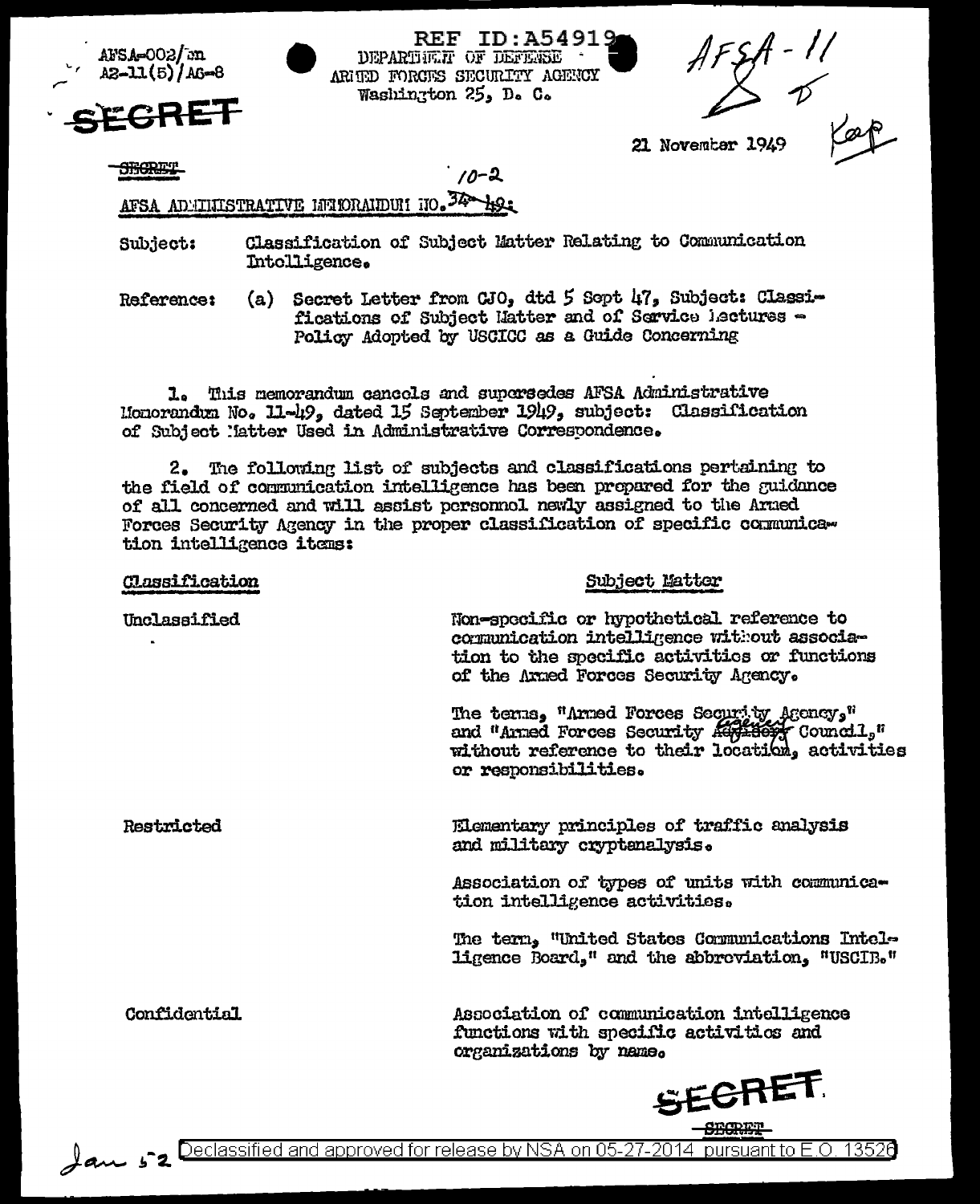**REF ID:A54919** 

### **STARTT**

Subject: Classification of Subject Matter Relating to Communication Intelligence (Cont'd)

## Classification

Top Secret

Confidential (cont'd)

## Subject Matter

Charts and descriptions of the organization of the Armed Forces Security Agency, Army Security Agency, Navy Communication Station. Air Force Security Service and other related agencies.

Individual intercept and  $D/F$  station products and operational effectivoness.

Secret Per ch. 1 dtd = Jan. 12 The expiration of peacetrine + the U.H. in the field of com-

Standing Operating Procedures and organizational and instructional nanuals governing the broad operating phases of the respective communication intelligence organizations.

Intercept assignments.

Detailed intercept and D/F plans and their overall operational effectiveness.

References to Communication Intelligence derived from low-grade military cryptographic systems during World War II and high-grade systems where successful cryptanalysis has been revealed by official action (Congressional investigations, etc.).

Details of traffic analysis.

Records of the proceedings of AFSAC and USCIB Committoes and Sub-committees unless more highly classified.

The detailed mission of each communication intelligence organization as a whole.

Instructions governing detailed processing activities and the handling and security of the final product.

The existence of peacetime collaboration between the U. S. and foreign agencies in the field of communication intelligence, except for UK/US collaboration.



Per D. 1<br>data 5 Jan. 1